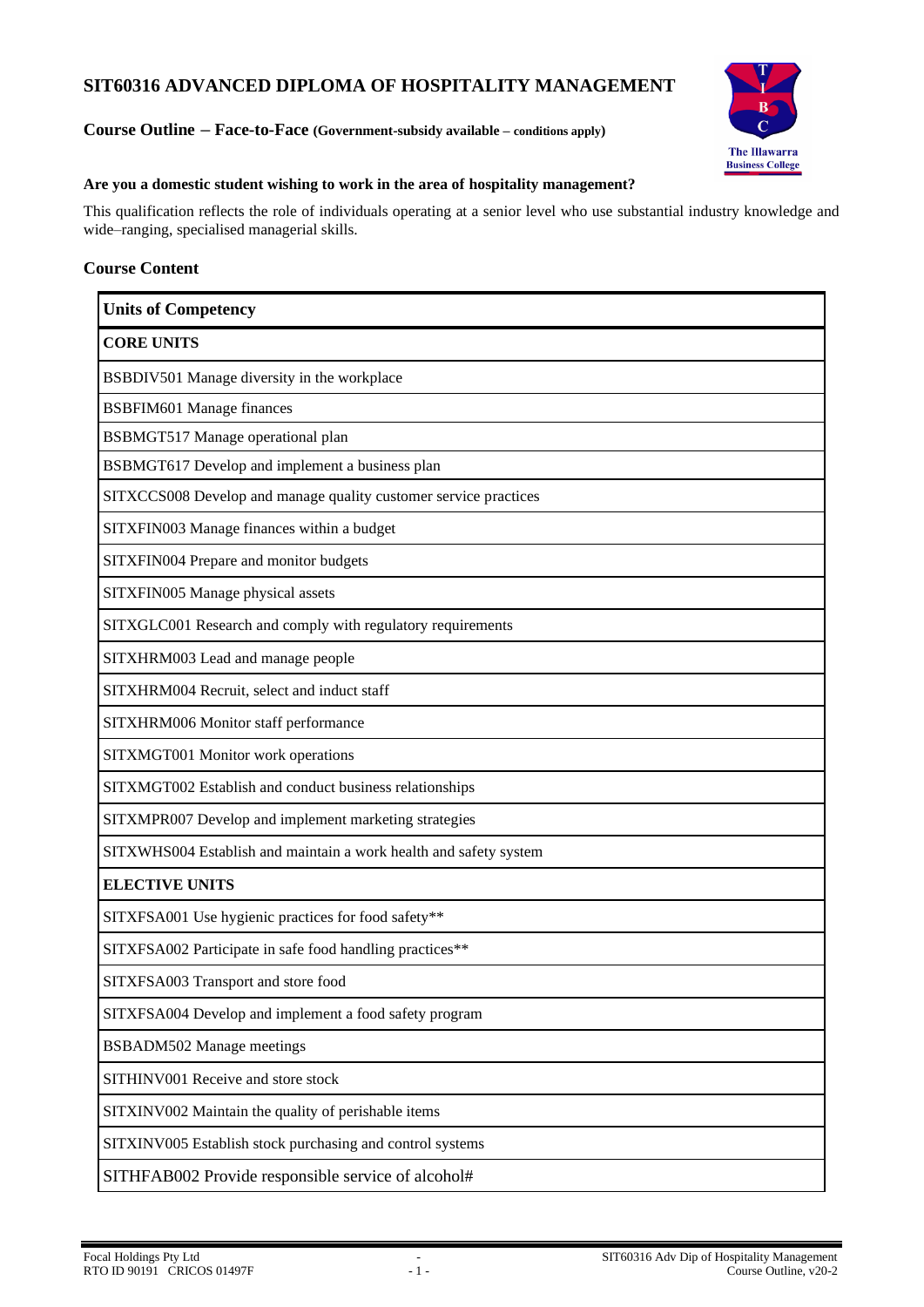SITHFAB004 Prepare and serve non-alcoholic beverages\*

SITHFAB005 Prepare and serve espresso coffee\*

SITHFAB019 Plan and monitor espresso coffee service

SITHIND001 Use hygienic practices for hospitality service

SITHIND002 Source and use information on the hospitality industry

SITHIND004 Work effectively in hospitality service

SITXHRM002 Roster staff

SITXCOM005 Manage conflict

\* Prerequisite is SITXFSA001 Use hygienic practices for food safety

- \*\* Students who complete these units will also receive a NSW Food Safety Supervisor Certificate
- ^ Prerequisite is SITHFAB002 Provide responsible service of alcohol

# Students will receive an Interim Certificate on completion of the SITHFAB002 Provide Responsible Service of Alcohol. Production of this Certificate plus proof of identity to a NSW Service Centre will result in a Competency Card being issued that allows the student to work in licensed venue

#### **Is this course right for you? Please review our selection criteria ….**

This course is suitable for you if you can answer 'yes' to the following questions:

- 1. Have you completed some high school education?
- 2. Do you wish to work in a hospitality environment, managing operations?
- 3. Do you wish to work in hospitality management as an operational manager who operates independently and has responsibility for others and make a range of operational decisions

#### **Assessments**

Assessment for this qualification may include written reports, case studies, projects, role plays, written assessments and third-party reports.

Practical assessments will be conducted in a fully-equipped, operational, on-site training restaurant or work experience facilities that meet industry standards.

Assessments will be undertaken throughout the course as advised by your trainer/Course Co-ordinator. If you wish to appeal an assessment decision, you may do so by initially appealing to your trainer - if not satisfactorily resolved, lodging an Assessment Appeals Form following the steps set out in the Assessment Complaints and Appeals Policy.

#### **Domestic Students**

This course is suitable for domestic students who demonstrate that they:

- meet the College's selection criteria (including Language, Literacy and Numeracy requirements); and
- wish to gain skills in hospitality management and to coordinate hospitality operations.
- those wishing to work as an Area Manager, Operations Manager, Café owner, Café manager, Food and Beverage Manager, Club Secretary, Club Manager, Motel Owner, Motel Manager, Rooms Division Manager, Executive Housekeeper.

#### **Duration and Delivery mode**

This is a 104-week, full-time course of 1600 hours, with the majority of lessons delivered face-to-face in class including 200 hours in an actual workplace.

In addition, students are expected to undertake approximately 800 hours of learning activities and independent research and other activities (such as project work, case studies, etc.) outside class. The amount of time required outside class is approximately  $10 - 14$  hours per week.

Delivery will be via:

- $\boxtimes$  Face to face classes
- $\boxtimes$  Work-eperience of 200 hours in a facility approved by the College
- $\boxtimes$  Plus additional research/investigation/homework assignments.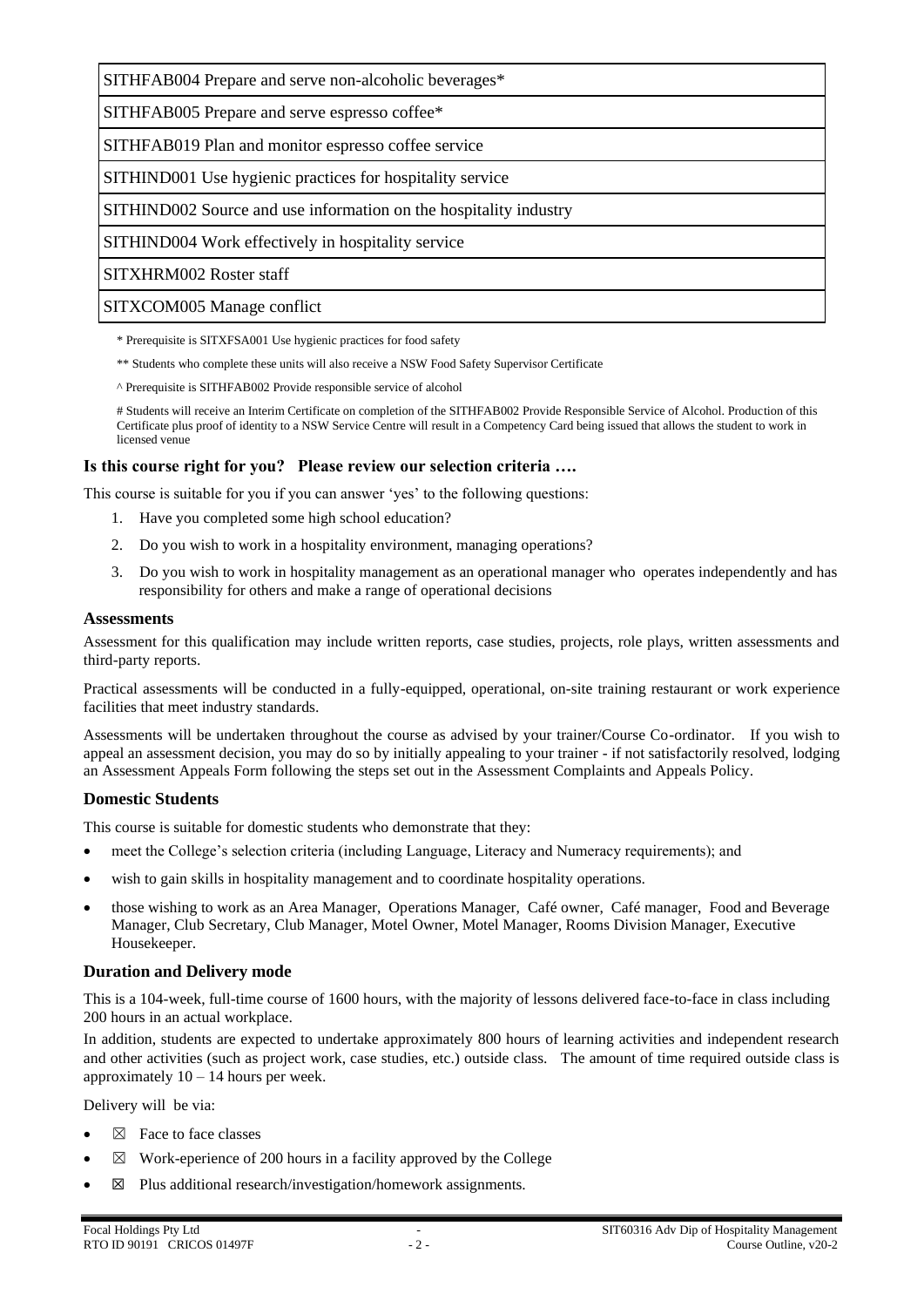Students will be advised of the particular workbooks and learning resources they will be required to purchase for each unit of competency.

# **Work Placement**

An actual work-experience component of 200 hours is included and will be at a suitable venue. The College arranges work placement for its students.

Workplace facilities will also be negotiated with the student to ensure that there is no hardship to the student in accessing the workplace facility. Students are not permitted to change their work experience without prior College approval.

Students are covered by the College's Insurance Policy during the period of their work experience if they are not paid by their host employer during their work placement. If students are paid they are covered by their host employers' Workers' Compensation policy.

### **Entry requirements**

#### **Education**

There is no formal pre-requisite for enrolling in this course. However, this course involves lots of reading and undertaking a range of written assessments. As a result, it is preferable that you should have:

- A good command of English language skills (both written and verbal), and
- Completed year 12, or equivalent or be a mature-age candidate; or
- Completed a similar-type qualification at Certificate IV level or higher

We do understand that not everyone is able to read, write and perform mathematical calculations to the same level. We offer Language, Literacy and Numeracy assessment and support services through our dedicated team. Don't hesitate to ask for help in you consider you need it – all enquiries are strictly confidential.

Students must satisfy the criteria determined by the NSW Department of Industry for Smart and Skilled Eligibility (as set out on our website) and which may change from time to time. If deemed acceptable, the student completes a Smart and Skilled enrolment form and submits the relevant I.D. forms (such as Drivers' Licence, Medicare card, Passport, Birth Certificate) in accordance with the College's Smart and Skilled Enrolment Policy and Notification of Enrolment and Process Guide.

The Government then determines acceptance and issues a quotation which is valid for 14 days. If the quotation is not accepted, the offer of a subsidised place lapses.

# **Minimum Age**

You should be at least 18 years old to enrol in this course and be committed to completing the course. If you are under 18 you will require permission to enrol from a parent or guardian.

# **Recognition of Prior Learning (RPL)**

Recognition of Prior Learning (RPL) is available to all students applying for this qualification. Recognition of prior learning is the recognition of your current skills and knowledge acquired through prior learning from other training, work or life experience. Conditions apply so please check with the College if you believe you may be eligible.

If you are granted RPL, this will shorten the units and the time you are required to study.

#### **Licensing Requirements**

There are no licensing requirements associated with this course.

#### **Unique Student Identifier**

You will be required to have a Unique Student Identifier (USI). This is a special number that is allocated to each person studying in Australia to make it easier for you to check what courses you have undertaken and your results at any time.

We can assist you in applying for a USI if you don't already have one.

#### **Course Progress Monitoring**

Students will be monitored throughout the course to ensure that they are progressing satisfactorily, although there is no time limit on domestic students to complete their studies, unless they are in a Traineeship.

Students may request additional assistance from the College's support staff by phoning or emailing the College or by appointment with College staff. Support staff are available to assist with understanding the course content or to provide support in difficult or trying circumstances which are affecting the student's studying.

Students who are not progressing satisfactorily in their studies may require mutually-agreed intervention strategies to catch up on their studies. Students who are not progressing satisfactorily in their course may risk failing their studies.